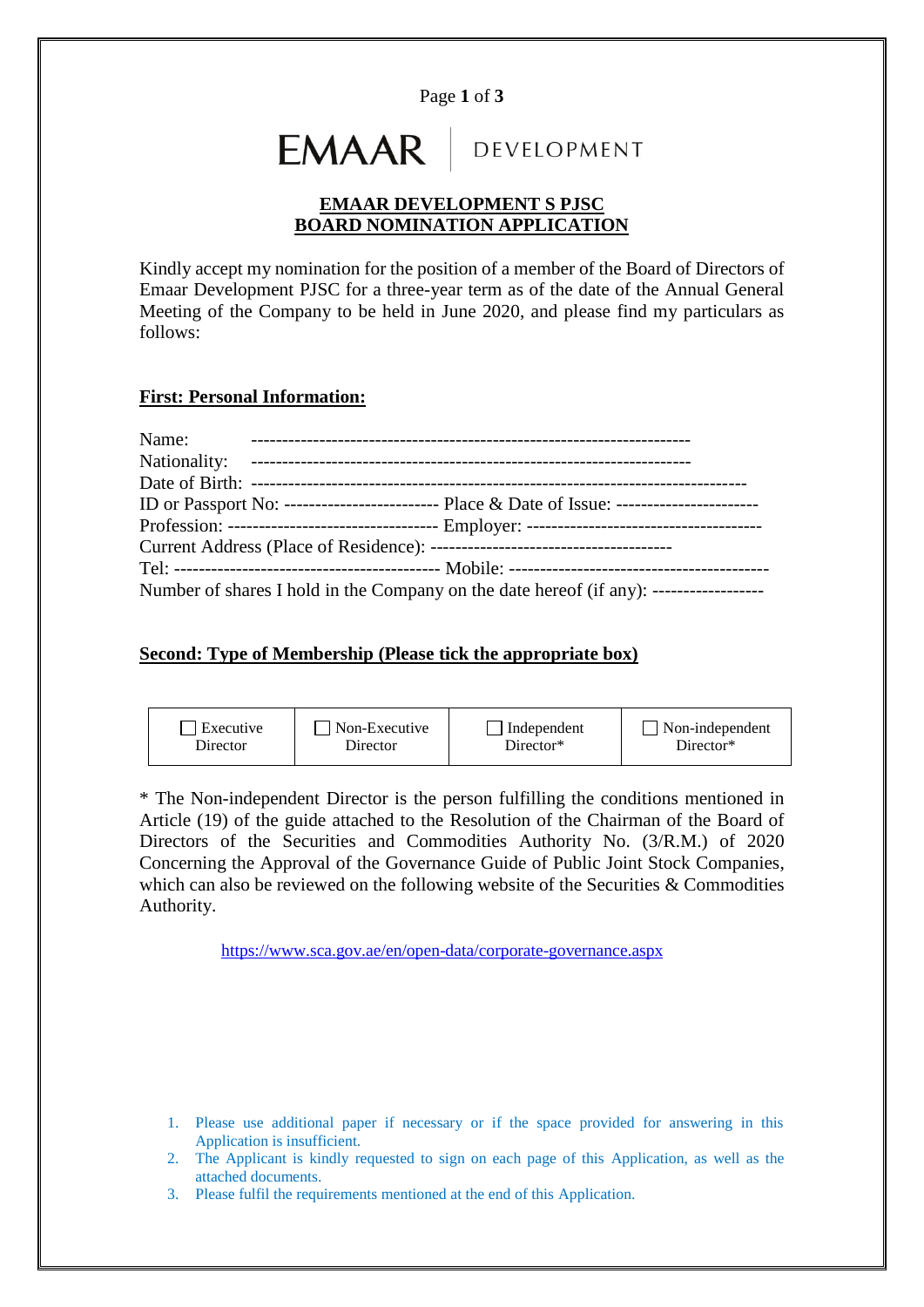#### Page **2** of **3**

## **Third: Current Membership of the Boards of Directors of Other Joint Stock Companies (Listed or non-listed) within the United Arab Emirates:**

| <b>Company Name</b> | <b>Main Activity</b> | <b>Position on the Board</b><br>(Board member,<br><b>Managing Director or</b><br>Chairman) | <b>Type of Membership</b><br>(Executive, Non-<br>executive, Independent,<br>Non-independent) |
|---------------------|----------------------|--------------------------------------------------------------------------------------------|----------------------------------------------------------------------------------------------|
|                     |                      |                                                                                            |                                                                                              |
|                     |                      |                                                                                            |                                                                                              |
|                     |                      |                                                                                            |                                                                                              |

**Fourth: Names of companies and other entities in which the candidate works, as well as any other activities that are directly or indirectly in competition with the Company's business:**

| Company/Other<br><b>Entities/Activities</b> | <b>Description of</b><br>Work | Competing / non-<br>competing with the<br>Company |
|---------------------------------------------|-------------------------------|---------------------------------------------------|
|                                             |                               |                                                   |
|                                             |                               |                                                   |
|                                             |                               |                                                   |
|                                             |                               |                                                   |
|                                             |                               |                                                   |

## **I acknowledge the following:**

- To comply with the provisions of the Companies Law and its implementing decisions and the Company's Articles of Association, and to act as a prudent person during the performance of my duties.
- The accuracy of the information mentioned in this Application and in the documents attached hereto. I also acknowledge full responsibility and the invalidity of this Application in case of inaccuracy of any information, with all the legal effects arising therefrom.

## **APPLICANT**

1. Please use additional paper if necessary or if the space provided for answering in this Application is insufficient.

2. The Applicant is kindly requested to sign on each page of this Application, as well as the attached documents.

3. Please fulfil the requirements mentioned at the end of this Application.